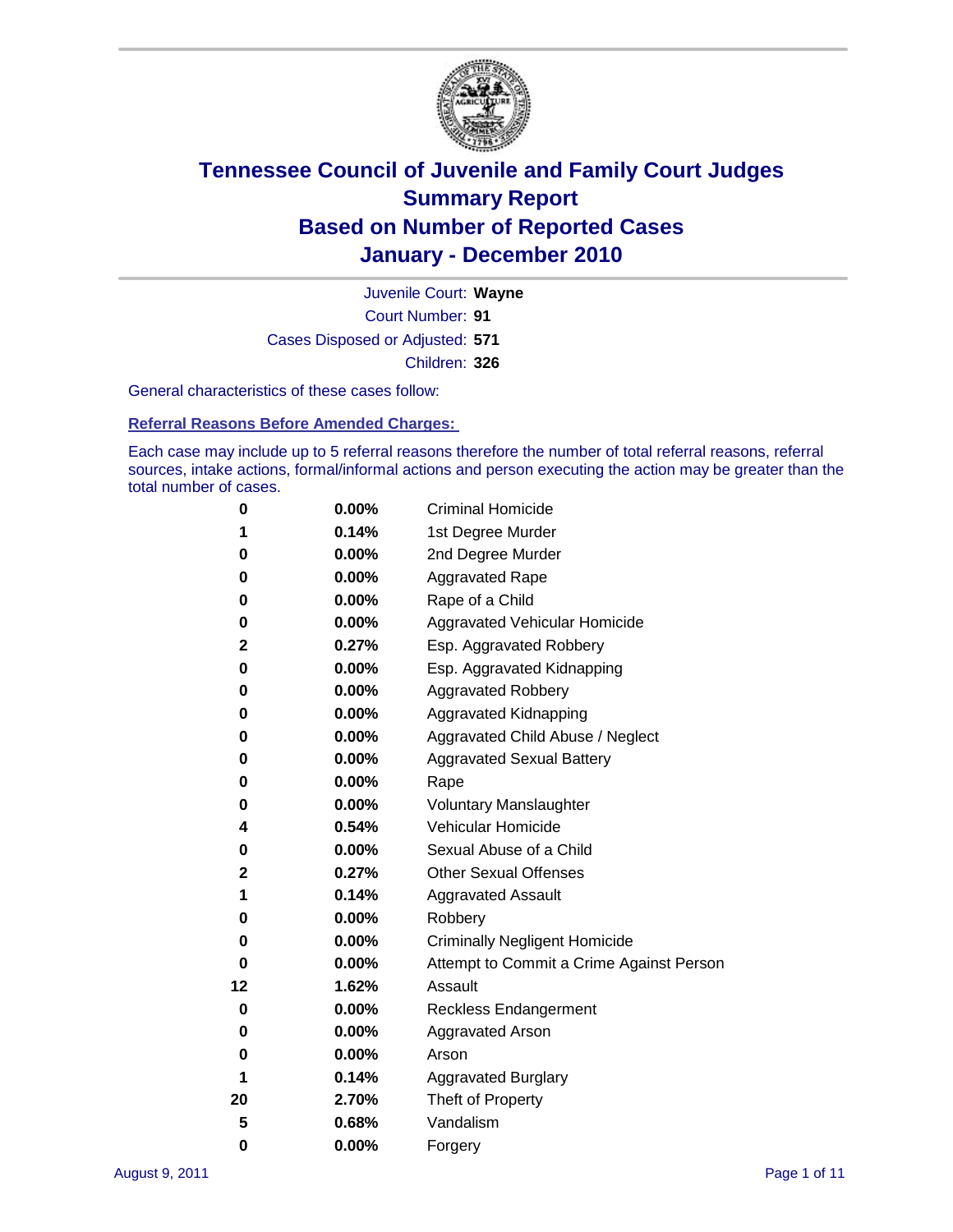

Court Number: **91** Juvenile Court: **Wayne** Cases Disposed or Adjusted: **571**

Children: **326**

#### **Referral Reasons Before Amended Charges:**

Each case may include up to 5 referral reasons therefore the number of total referral reasons, referral sources, intake actions, formal/informal actions and person executing the action may be greater than the total number of cases.

| 0  | 0.00%    | <b>Worthless Checks</b>                                     |
|----|----------|-------------------------------------------------------------|
| 0  | 0.00%    | Illegal Possession / Fraudulent Use of Credit / Debit Cards |
| 4  | 0.54%    | <b>Burglary</b>                                             |
| 0  | 0.00%    | Unauthorized Use of a Vehicle                               |
| 0  | 0.00%    | <b>Cruelty to Animals</b>                                   |
| 0  | 0.00%    | Sale of Controlled Substances                               |
| 3  | 0.41%    | <b>Other Drug Offenses</b>                                  |
| 6  | 0.81%    | <b>Possession of Controlled Substances</b>                  |
| 0  | 0.00%    | <b>Criminal Attempt</b>                                     |
| 0  | 0.00%    | Carrying Weapons on School Property                         |
| 0  | 0.00%    | Unlawful Carrying / Possession of a Weapon                  |
| 0  | 0.00%    | <b>Evading Arrest</b>                                       |
| 0  | 0.00%    | Escape                                                      |
| 0  | 0.00%    | Driving Under Influence (DUI)                               |
| 27 | 3.65%    | Possession / Consumption of Alcohol                         |
| 0  | $0.00\%$ | Resisting Stop, Frisk, Halt, Arrest or Search               |
| 0  | $0.00\%$ | <b>Aggravated Criminal Trespass</b>                         |
| 1  | 0.14%    | Harassment                                                  |
| 0  | 0.00%    | Failure to Appear                                           |
| 2  | 0.27%    | Filing a False Police Report                                |
| 0  | 0.00%    | Criminal Impersonation                                      |
| 4  | 0.54%    | <b>Disorderly Conduct</b>                                   |
| 4  | 0.54%    | <b>Criminal Trespass</b>                                    |
| 0  | 0.00%    | <b>Public Intoxication</b>                                  |
| 0  | $0.00\%$ | Gambling                                                    |
| 18 | 2.43%    | Traffic                                                     |
| 0  | $0.00\%$ | <b>Local Ordinances</b>                                     |
| 0  | 0.00%    | Violation of Wildlife Regulations                           |
| 3  | 0.41%    | Contempt of Court                                           |
| 30 | 4.05%    | Violation of Probation                                      |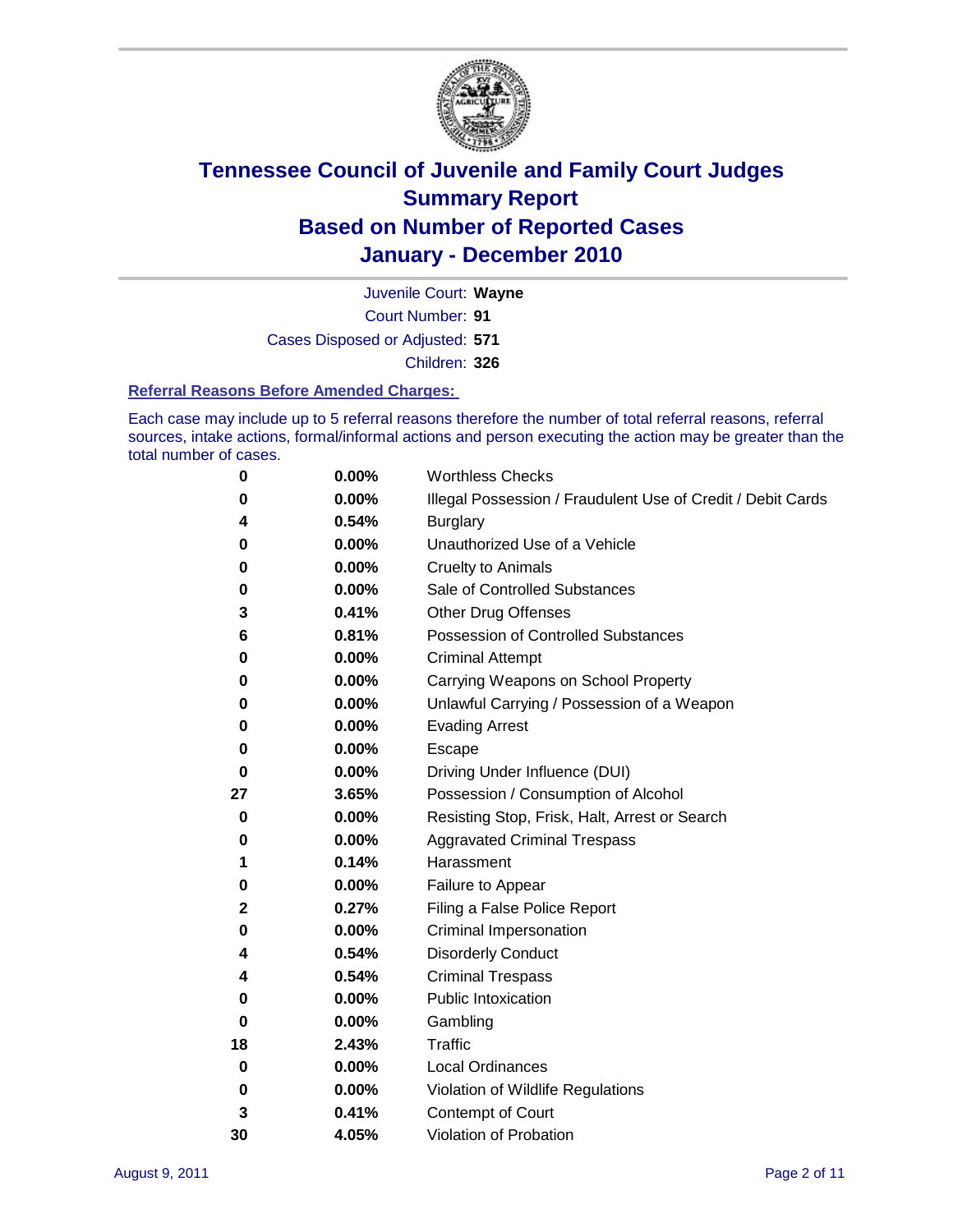

Court Number: **91** Juvenile Court: **Wayne** Cases Disposed or Adjusted: **571** Children: **326**

#### **Referral Reasons Before Amended Charges:**

Each case may include up to 5 referral reasons therefore the number of total referral reasons, referral sources, intake actions, formal/informal actions and person executing the action may be greater than the total number of cases.

| $\mathbf 0$ | 0.00%    | Violation of Aftercare                 |
|-------------|----------|----------------------------------------|
| 17          | 2.30%    | Unruly Behavior                        |
| 14          | 1.89%    | Truancy                                |
| 5           | 0.68%    | In-State Runaway                       |
| 1           | 0.14%    | Out-of-State Runaway                   |
| 16          | 2.16%    | Possession of Tobacco Products         |
| $\bf{0}$    | 0.00%    | Violation of a Valid Court Order       |
| 11          | 1.49%    | Violation of Curfew                    |
| 0           | 0.00%    | Sexually Abused Child                  |
| $\bf{0}$    | 0.00%    | <b>Physically Abused Child</b>         |
| 21          | 2.84%    | Dependency / Neglect                   |
| 0           | 0.00%    | Termination of Parental Rights         |
| $\bf{0}$    | $0.00\%$ | <b>Violation of Pretrial Diversion</b> |
| 6           | 0.81%    | Violation of Informal Adjustment       |
| 313         | 42.30%   | <b>Judicial Review</b>                 |
| 0           | 0.00%    | <b>Administrative Review</b>           |
| $\bf{0}$    | 0.00%    | <b>Foster Care Review</b>              |
| 108         | 14.59%   | Custody                                |
| 38          | 5.14%    | Visitation                             |
| 8           | 1.08%    | Paternity / Legitimation               |
| 32          | 4.32%    | <b>Child Support</b>                   |
| 0           | 0.00%    | <b>Request for Medical Treatment</b>   |
| 0           | 0.00%    | <b>Consent to Marry</b>                |
| $\mathbf 0$ | 0.00%    | Other                                  |
| 740         | 100.00%  | <b>Total Referrals</b>                 |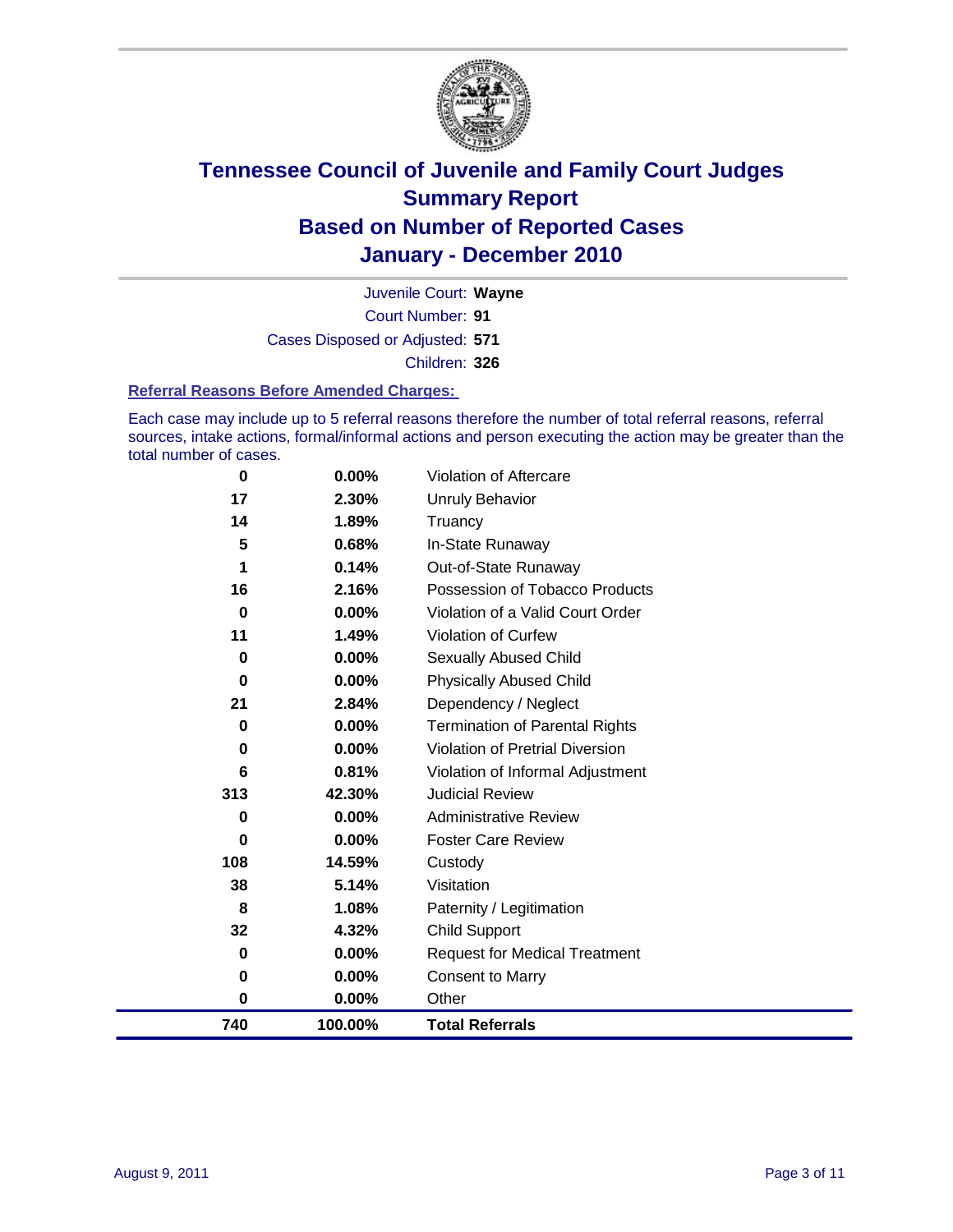

| Juvenile Court: Wayne      |                                 |                                   |  |  |
|----------------------------|---------------------------------|-----------------------------------|--|--|
|                            | <b>Court Number: 91</b>         |                                   |  |  |
|                            | Cases Disposed or Adjusted: 571 |                                   |  |  |
|                            |                                 | Children: 326                     |  |  |
| <b>Referral Sources: 1</b> |                                 |                                   |  |  |
| 128                        | 17.30%                          | Law Enforcement                   |  |  |
| 75                         | 10.14%                          | Parents                           |  |  |
| 64                         | 8.65%                           | <b>Relatives</b>                  |  |  |
| $\mathbf{2}$               | 0.27%                           | Self                              |  |  |
| 13                         | 1.76%                           | School                            |  |  |
| $\mathbf{2}$               | 0.27%                           | <b>CSA</b>                        |  |  |
| 60                         | 8.11%                           | <b>DCS</b>                        |  |  |
| 0                          | $0.00\%$                        | <b>Other State Department</b>     |  |  |
| 33                         | 4.46%                           | <b>District Attorney's Office</b> |  |  |
| 341                        | 46.08%                          | <b>Court Staff</b>                |  |  |
| 0                          | $0.00\%$                        | Social Agency                     |  |  |
| 8                          | 1.08%                           | <b>Other Court</b>                |  |  |
| 12                         | 1.62%                           | Victim                            |  |  |
| 0                          | 0.00%                           | Child & Parent                    |  |  |
| 0                          | 0.00%                           | Hospital                          |  |  |
| 0                          | $0.00\%$                        | Unknown                           |  |  |
| $\mathbf{2}$               | 0.27%                           | Other                             |  |  |
| 740                        | 100.00%                         | <b>Total Referral Sources</b>     |  |  |

### **Age of Child at Referral: 2**

| 326 | 100.00%       |                         | <b>Total Child Count</b> |
|-----|---------------|-------------------------|--------------------------|
|     | 0             | 0.00%<br><b>Unknown</b> |                          |
|     | 0             | 0.00%                   | Ages 19 and Over         |
|     | 45<br>13.80%  |                         | Ages 17 through 18       |
|     | 22.39%<br>73  |                         | Ages 15 through 16       |
|     | 13.19%<br>43  |                         | Ages 13 through 14       |
|     | 30            | 9.20%                   | Ages 11 through 12       |
|     | 135<br>41.41% |                         | Ages 10 and Under        |
|     |               |                         |                          |

<sup>1</sup> If different than number of Referral Reasons (740), verify accuracy of your court's data.

<sup>2</sup> One child could be counted in multiple categories, verify accuracy of your court's data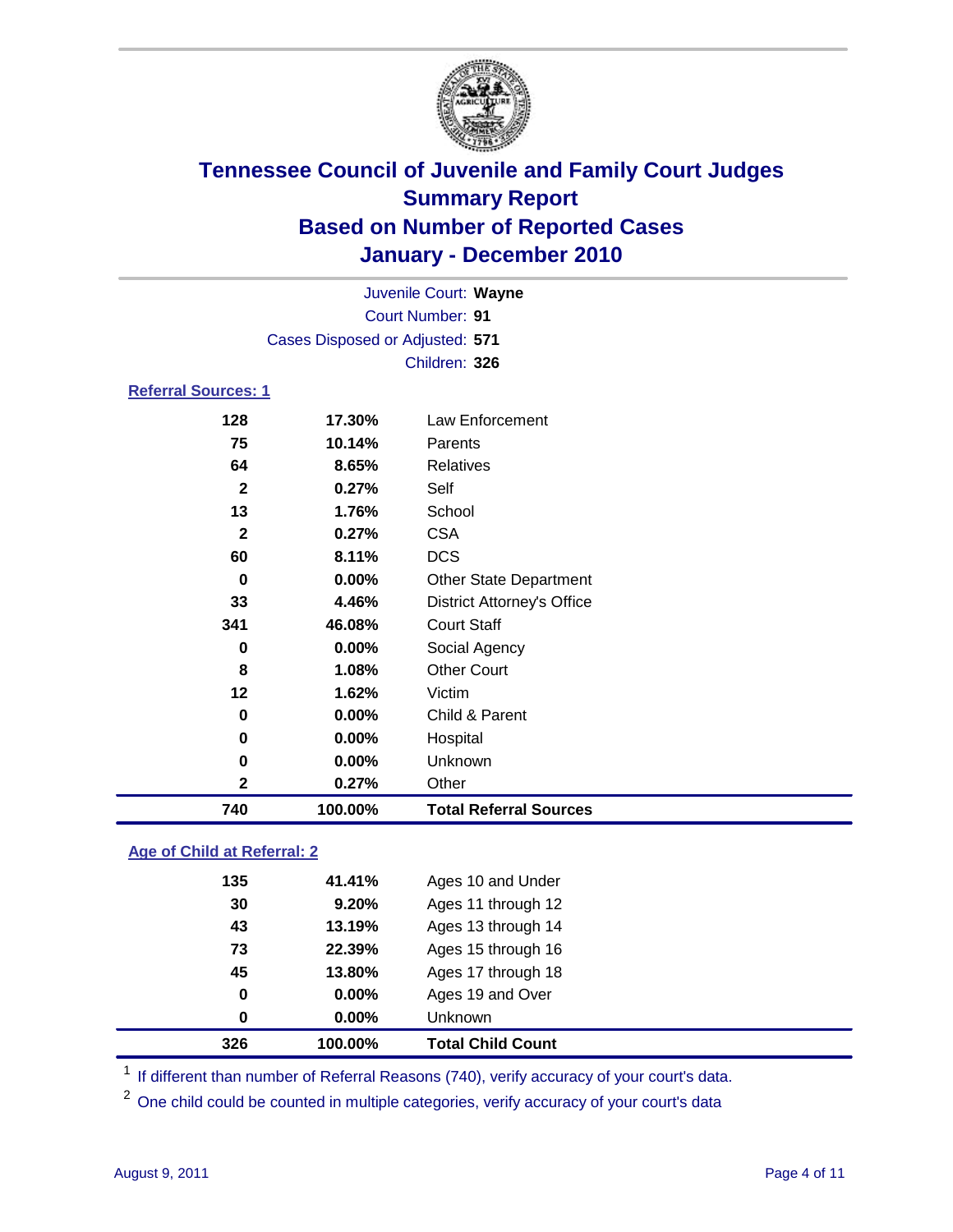

| Juvenile Court: Wayne                   |                                 |                          |  |  |
|-----------------------------------------|---------------------------------|--------------------------|--|--|
|                                         | Court Number: 91                |                          |  |  |
|                                         | Cases Disposed or Adjusted: 571 |                          |  |  |
|                                         |                                 | Children: 326            |  |  |
| Sex of Child: 1                         |                                 |                          |  |  |
| 179                                     | 54.91%                          | Male                     |  |  |
| 147                                     | 45.09%                          | Female                   |  |  |
| $\mathbf 0$                             | 0.00%                           | Unknown                  |  |  |
| 326                                     | 100.00%                         | <b>Total Child Count</b> |  |  |
| Race of Child: 1                        |                                 |                          |  |  |
| 311                                     | 95.40%                          | White                    |  |  |
| 4                                       | 1.23%                           | African American         |  |  |
| $\mathbf 0$                             | 0.00%                           | Native American          |  |  |
| 1                                       | 0.31%                           | Asian                    |  |  |
| 10                                      | 3.07%                           | Mixed                    |  |  |
| $\mathbf 0$                             | 0.00%                           | Unknown                  |  |  |
| 326                                     | 100.00%                         | <b>Total Child Count</b> |  |  |
| <b>Hispanic Origin: 1</b>               |                                 |                          |  |  |
| 10                                      | 3.07%                           | Yes                      |  |  |
| 316                                     | 96.93%                          | No                       |  |  |
| $\mathbf 0$                             | 0.00%                           | Unknown                  |  |  |
| 326                                     | 100.00%                         | <b>Total Child Count</b> |  |  |
| <b>School Enrollment of Children: 1</b> |                                 |                          |  |  |
| 252                                     | 77.30%                          | Yes                      |  |  |
| 74                                      | 22.70%                          | No                       |  |  |
| $\mathbf 0$                             | 0.00%                           | Unknown                  |  |  |
| 326                                     | 100.00%                         | <b>Total Child Count</b> |  |  |

One child could be counted in multiple categories, verify accuracy of your court's data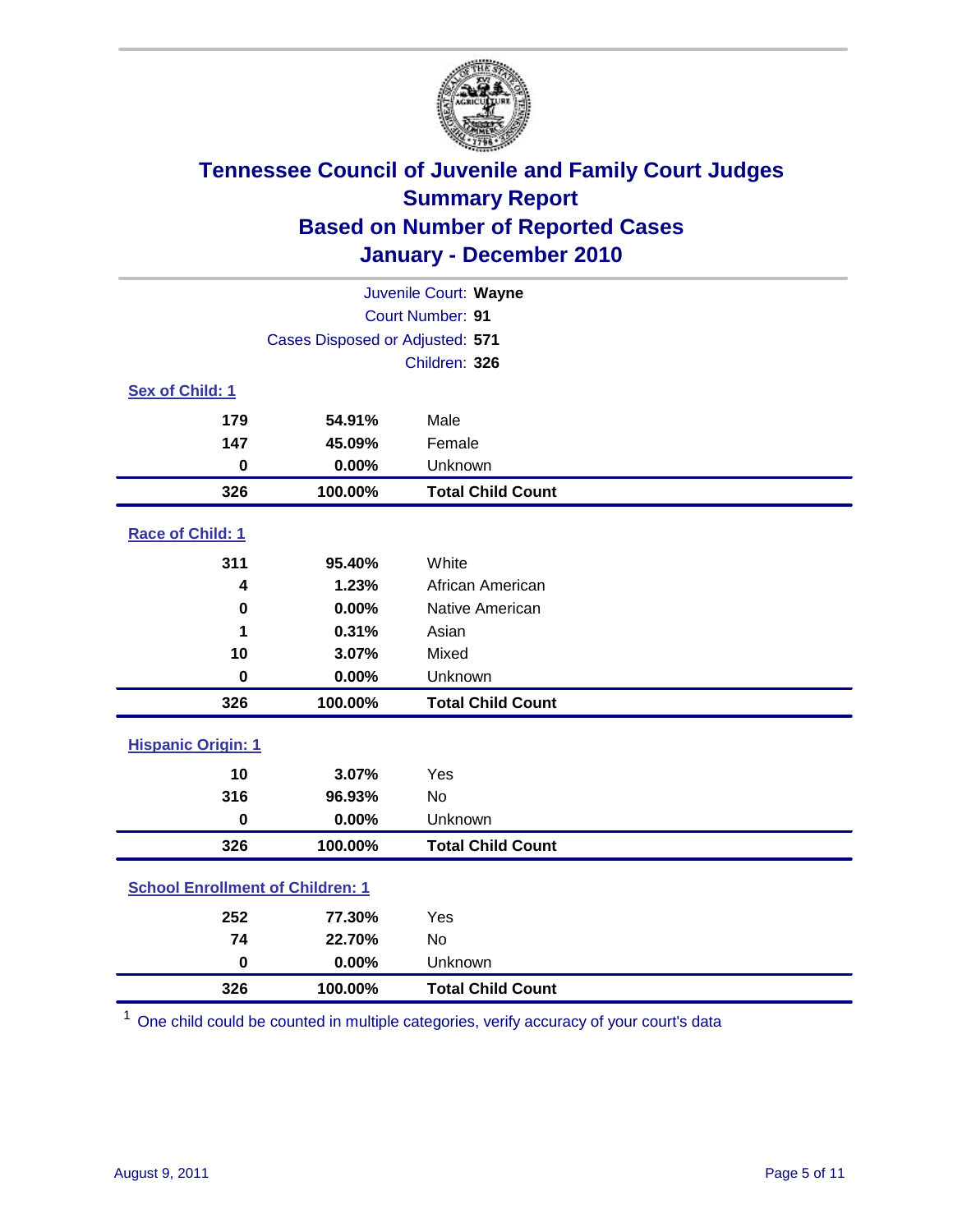

Court Number: **91** Juvenile Court: **Wayne** Cases Disposed or Adjusted: **571** Children: **326**

### **Living Arrangement of Child at Time of Referral: 1**

| 326 | 100.00% | <b>Total Child Count</b>     |
|-----|---------|------------------------------|
| 0   | 0.00%   | Other                        |
| 0   | 0.00%   | Unknown                      |
| 1   | 0.31%   | Independent                  |
| 1   | 0.31%   | In an Institution            |
| 1   | 0.31%   | In a Residential Center      |
| 4   | 1.23%   | In a Group Home              |
| 32  | 9.82%   | With Foster Family           |
| 2   | 0.61%   | <b>With Adoptive Parents</b> |
| 91  | 27.91%  | <b>With Relatives</b>        |
| 19  | 5.83%   | With Father                  |
| 108 | 33.13%  | With Mother                  |
| 17  | 5.21%   | With Mother and Stepfather   |
| 5   | 1.53%   | With Father and Stepmother   |
| 45  | 13.80%  | With Both Biological Parents |

### **Type of Detention: 2**

| 571 | 100.00%  | <b>Total Detention Count</b> |
|-----|----------|------------------------------|
| 0   | $0.00\%$ | Other                        |
| 571 | 100.00%  | Does Not Apply               |
| 0   | $0.00\%$ | <b>Unknown</b>               |
| 0   | 0.00%    | <b>Psychiatric Hospital</b>  |
| 0   | 0.00%    | Jail - No Separation         |
| 0   | $0.00\%$ | Jail - Partial Separation    |
| 0   | $0.00\%$ | Jail - Complete Separation   |
| 0   | 0.00%    | Juvenile Detention Facility  |
| 0   | $0.00\%$ | Non-Secure Placement         |
|     |          |                              |

<sup>1</sup> One child could be counted in multiple categories, verify accuracy of your court's data

<sup>2</sup> If different than number of Cases (571) verify accuracy of your court's data.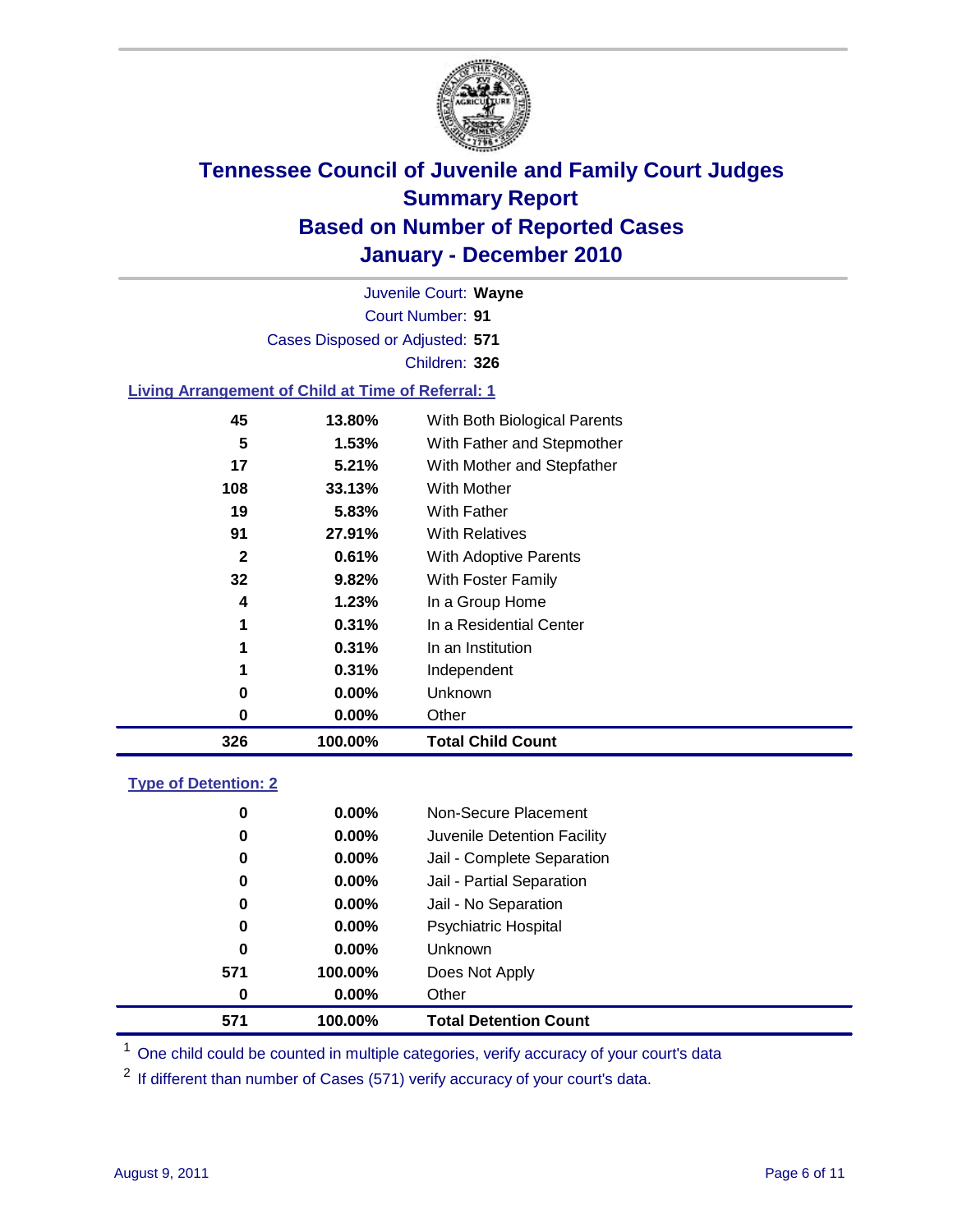

|                                                    | Juvenile Court: Wayne           |                                      |  |  |  |
|----------------------------------------------------|---------------------------------|--------------------------------------|--|--|--|
|                                                    | Court Number: 91                |                                      |  |  |  |
|                                                    | Cases Disposed or Adjusted: 571 |                                      |  |  |  |
|                                                    |                                 | Children: 326                        |  |  |  |
| <b>Placement After Secure Detention Hearing: 1</b> |                                 |                                      |  |  |  |
| $\mathbf 0$                                        | 0.00%                           | Returned to Prior Living Arrangement |  |  |  |
| 0                                                  | 0.00%                           | Juvenile Detention Facility          |  |  |  |
| 0                                                  | 0.00%                           | Jail                                 |  |  |  |
| 0                                                  | 0.00%                           | Shelter / Group Home                 |  |  |  |
| 0                                                  | 0.00%                           | <b>Foster Family Home</b>            |  |  |  |
| 0                                                  | 0.00%                           | Psychiatric Hospital                 |  |  |  |
|                                                    | 0.18%                           | Unknown                              |  |  |  |
| 569                                                | 99.65%                          | Does Not Apply                       |  |  |  |
| 1                                                  | 0.18%                           | Other                                |  |  |  |
| 571                                                | 100.00%                         | <b>Total Placement Count</b>         |  |  |  |
| <b>Intake Actions: 2</b>                           |                                 |                                      |  |  |  |
| 403                                                | 54.46%                          | <b>Petition Filed</b>                |  |  |  |
| $\bf{0}$                                           | 0.00%                           | <b>Motion Filed</b>                  |  |  |  |
| 29                                                 | 3.92%                           | <b>Citation Processed</b>            |  |  |  |
| $\mathbf{2}$                                       | 0.27%                           | Notification of Paternity Processed  |  |  |  |
| 305                                                | 41.22%                          | Scheduling of Judicial Review        |  |  |  |
| $\bf{0}$                                           | 0.00%                           | Scheduling of Administrative Review  |  |  |  |
| 0                                                  | 0.00%                           | Scheduling of Foster Care Review     |  |  |  |
| 0                                                  | 0.00%                           | Unknown                              |  |  |  |
| 0                                                  | 0.00%                           | Does Not Apply                       |  |  |  |
| 1                                                  |                                 |                                      |  |  |  |
|                                                    | 0.14%                           | Other                                |  |  |  |

<sup>1</sup> If different than number of Cases (571) verify accuracy of your court's data.

<sup>2</sup> If different than number of Referral Reasons (740), verify accuracy of your court's data.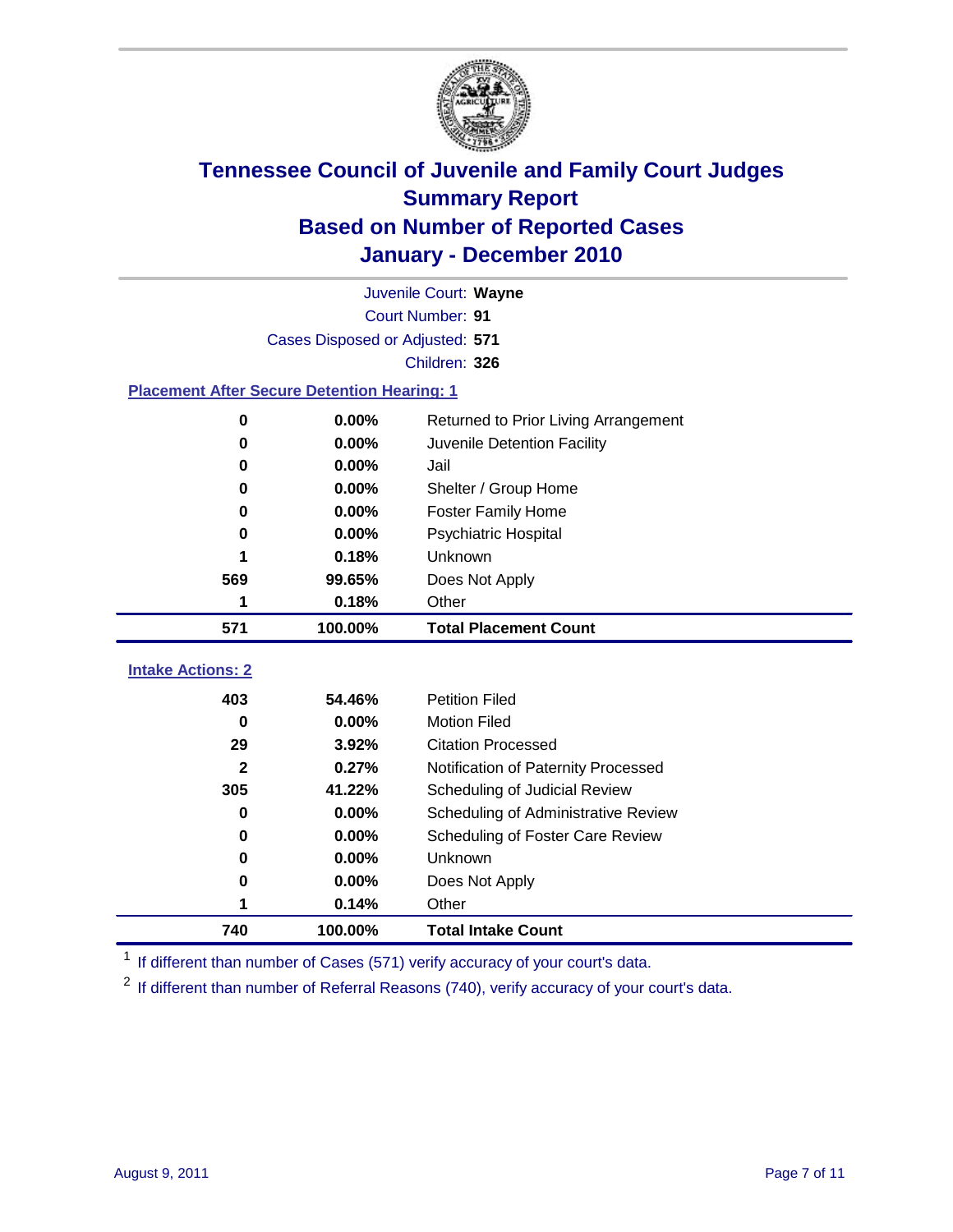

Court Number: **91** Juvenile Court: **Wayne** Cases Disposed or Adjusted: **571** Children: **326**

#### **Last Grade Completed by Child: 1**

| 326      | 100.00% | <b>Total Child Count</b> |  |
|----------|---------|--------------------------|--|
| 0        | 0.00%   | Other                    |  |
|          | 0.31%   | Unknown                  |  |
| 0        | 0.00%   | Never Attended School    |  |
| 0        | 0.00%   | Graduated                |  |
| $\bf{0}$ | 0.00%   | <b>GED</b>               |  |
| 0        | 0.00%   | Non-Graded Special Ed    |  |
| 4        | 1.23%   | 12th Grade               |  |
| 32       | 9.82%   | 11th Grade               |  |
| 41       | 12.58%  | 10th Grade               |  |
| 35       | 10.74%  | 9th Grade                |  |
| 21       | 6.44%   | 8th Grade                |  |
| 20       | 6.13%   | 7th Grade                |  |
| 20       | 6.13%   | 6th Grade                |  |
| 18       | 5.52%   | 5th Grade                |  |
| 12       | 3.68%   | 4th Grade                |  |
| 9        | 2.76%   | 3rd Grade                |  |
| 7        | 2.15%   | 2nd Grade                |  |
| 10       | 3.07%   | 1st Grade                |  |
| 5        | 1.53%   | Kindergarten             |  |
| 9        | 2.76%   | Preschool                |  |
| 82       | 25.15%  | Too Young for School     |  |

### **Enrolled in Special Education: 1**

| 326 | 100.00%  | <b>Total Child Count</b> |
|-----|----------|--------------------------|
| 0   | $0.00\%$ | Unknown                  |
| 303 | 92.94%   | No                       |
| 23  | 7.06%    | Yes                      |
|     |          |                          |

One child could be counted in multiple categories, verify accuracy of your court's data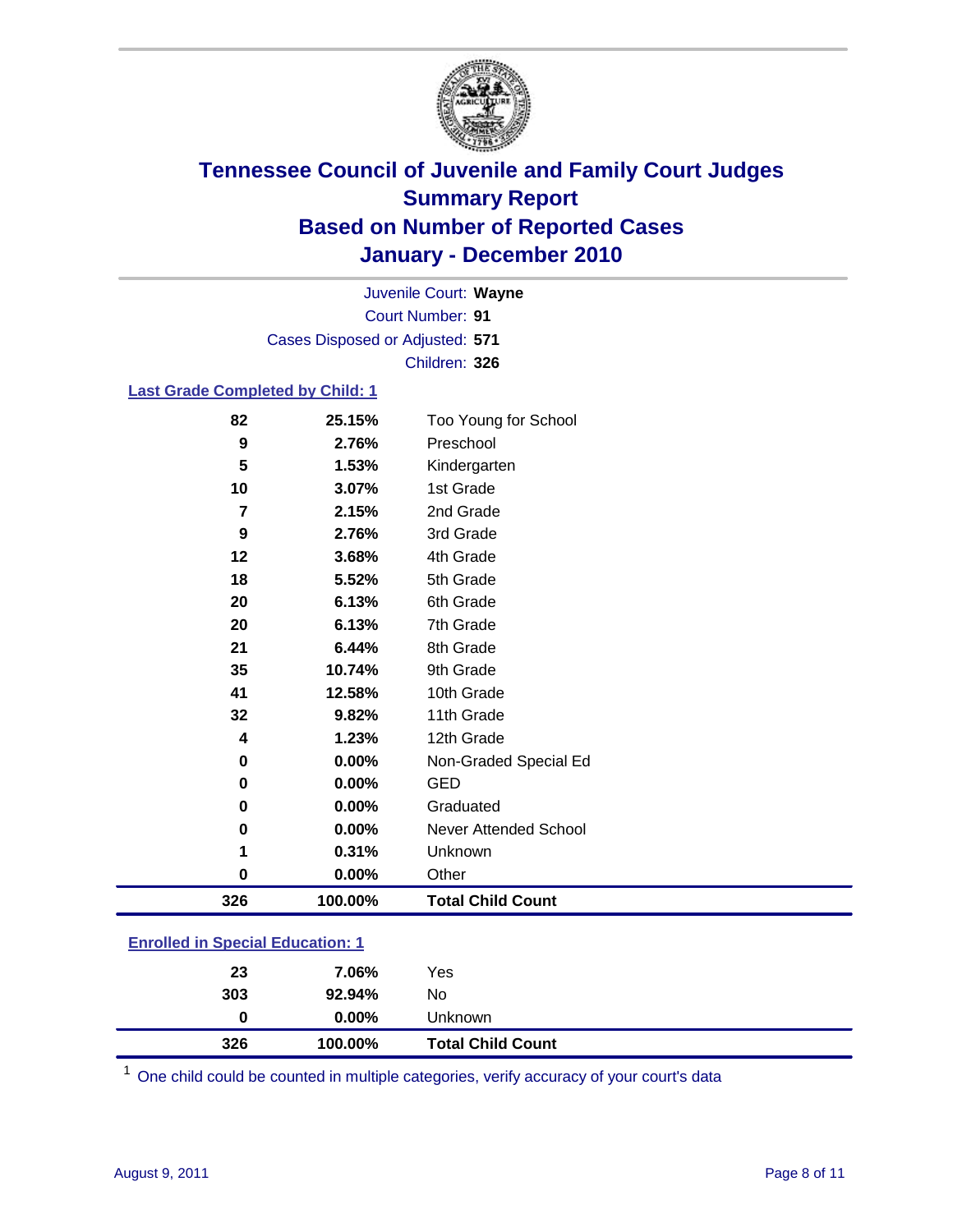

|                              | Juvenile Court: Wayne           |                           |  |  |
|------------------------------|---------------------------------|---------------------------|--|--|
|                              |                                 | <b>Court Number: 91</b>   |  |  |
|                              | Cases Disposed or Adjusted: 571 |                           |  |  |
|                              |                                 | Children: 326             |  |  |
| <b>Action Executed By: 1</b> |                                 |                           |  |  |
| 740                          | 100.00%                         | Judge                     |  |  |
| 0                            | $0.00\%$                        | Magistrate                |  |  |
| 0                            | $0.00\%$                        | <b>YSO</b>                |  |  |
| 0                            | 0.00%                           | Other                     |  |  |
| 0                            | 0.00%                           | Unknown                   |  |  |
| 740                          | 100.00%                         | <b>Total Action Count</b> |  |  |

### **Formal / Informal Actions: 1**

| 67           | 9.05%    | Dismissed                                        |
|--------------|----------|--------------------------------------------------|
| 13           | 1.76%    | Retired / Nolle Prosequi                         |
| 123          | 16.62%   | <b>Complaint Substantiated Delinquent</b>        |
| 5            | 0.68%    | <b>Complaint Substantiated Status Offender</b>   |
| 26           | 3.51%    | <b>Complaint Substantiated Dependent/Neglect</b> |
| $\bf{0}$     | $0.00\%$ | <b>Complaint Substantiated Abused</b>            |
| $\bf{0}$     | $0.00\%$ | <b>Complaint Substantiated Mentally III</b>      |
| 50           | 6.76%    | Informal Adjustment                              |
| $\bf{0}$     | $0.00\%$ | <b>Pretrial Diversion</b>                        |
| $\mathbf{2}$ | 0.27%    | <b>Transfer to Adult Court Hearing</b>           |
| 0            | $0.00\%$ | Charges Cleared by Transfer to Adult Court       |
| 41           | 5.54%    | Special Proceeding                               |
| 51           | 6.89%    | <b>Review Concluded</b>                          |
| 362          | 48.92%   | Case Held Open                                   |
| 0            | $0.00\%$ | Other                                            |
| 0            | $0.00\%$ | Unknown                                          |
| 740          | 100.00%  | <b>Total Action Count</b>                        |

<sup>1</sup> If different than number of Referral Reasons (740), verify accuracy of your court's data.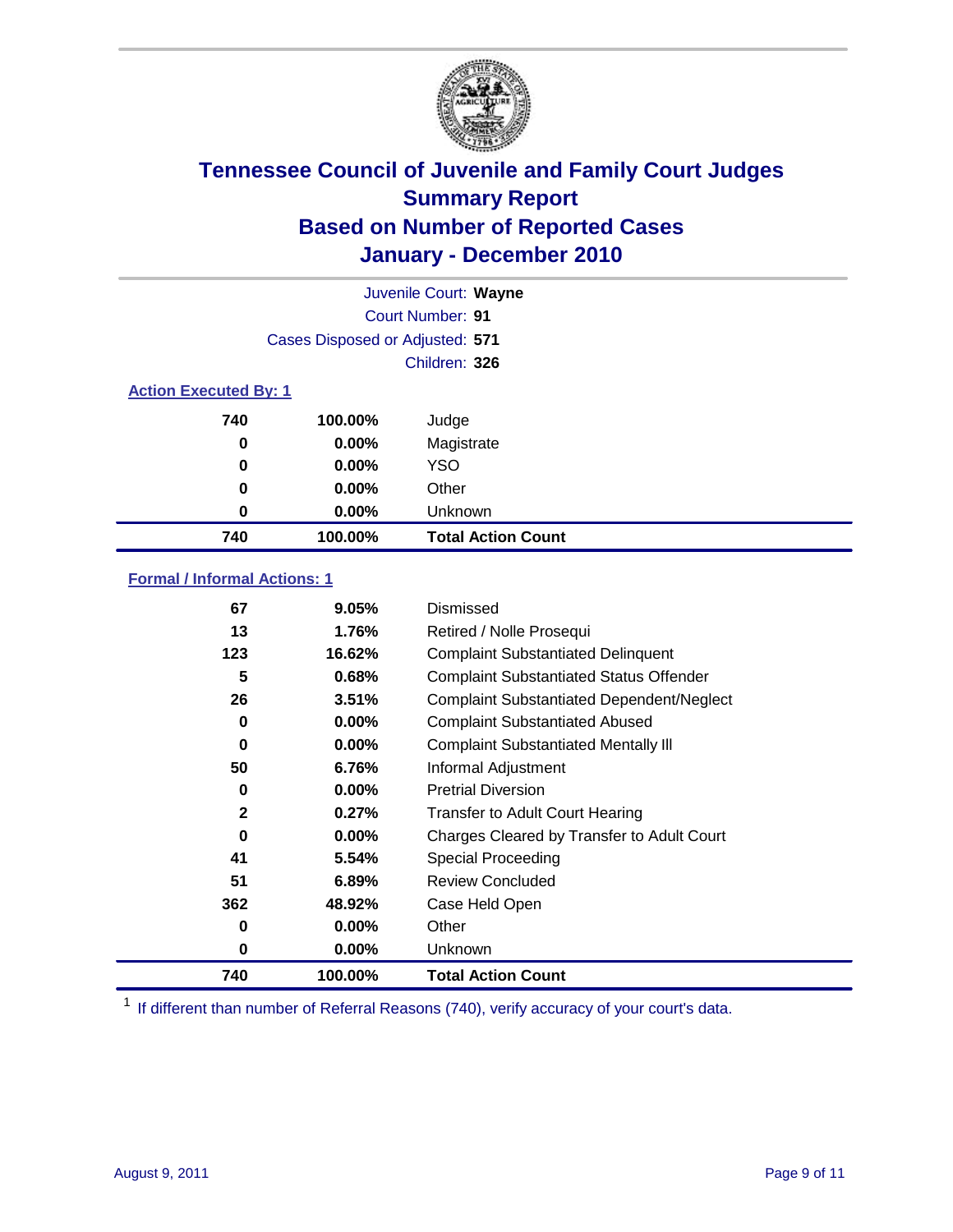

|                       |                                 | Juvenile Court: Wayne                                 |
|-----------------------|---------------------------------|-------------------------------------------------------|
|                       |                                 | <b>Court Number: 91</b>                               |
|                       | Cases Disposed or Adjusted: 571 |                                                       |
|                       |                                 | Children: 326                                         |
| <b>Case Outcomes:</b> |                                 | There can be multiple outcomes for one child or case. |
| 56                    | 5.25%                           | <b>Case Dismissed</b>                                 |
| 12                    | 1.13%                           | Case Retired or Nolle Prosequi                        |
| 2                     | 0.19%                           | Warned / Counseled                                    |
| 358                   | 33.58%                          | Held Open For Review                                  |
| 29                    | 2.72%                           | Supervision / Probation to Juvenile Court             |
| 1                     | 0.09%                           | <b>Probation to Parents</b>                           |
| 0                     | 0.00%                           | Referral to Another Entity for Supervision / Service  |
| 24                    | 2.25%                           | Referred for Mental Health Counseling                 |
| 8                     | 0.75%                           | Referred for Alcohol and Drug Counseling              |
| 0                     | 0.00%                           | Referred to Alternative School                        |
| 0                     | 0.00%                           | Referred to Private Child Agency                      |
| 4                     | 0.38%                           | Referred to Defensive Driving School                  |
| 0                     | 0.00%                           | Referred to Alcohol Safety School                     |
| 0                     | 0.00%                           | Referred to Juvenile Court Education-Based Program    |
| 7                     | 0.66%                           | Driver's License Held Informally                      |
| 0                     | 0.00%                           | <b>Voluntary Placement with DMHMR</b>                 |
| 0                     | 0.00%                           | <b>Private Mental Health Placement</b>                |
| 0                     | 0.00%                           | <b>Private MR Placement</b>                           |
| 0                     | 0.00%                           | Placement with City/County Agency/Facility            |
| 0                     | 0.00%                           | Placement with Relative / Other Individual            |
| 13                    | 1.22%                           | Fine                                                  |
| 25                    | 2.35%                           | <b>Public Service</b>                                 |
| 3                     | 0.28%                           | Restitution                                           |
| 0                     | 0.00%                           | <b>Runaway Returned</b>                               |
| 14                    | 1.31%                           | No Contact Order                                      |
| 0                     | 0.00%                           | Injunction Other than No Contact Order                |
| 0                     | 0.00%                           | <b>House Arrest</b>                                   |
| 1                     | 0.09%                           | <b>Court Defined Curfew</b>                           |
| 4                     | 0.38%                           | Dismissed from Informal Adjustment                    |
| 0                     | 0.00%                           | <b>Dismissed from Pretrial Diversion</b>              |
| 7                     | 0.66%                           | Released from Probation                               |
| 0                     | 0.00%                           | <b>Transferred to Adult Court</b>                     |
| 0                     | 0.00%                           | <b>DMHMR Involuntary Commitment</b>                   |